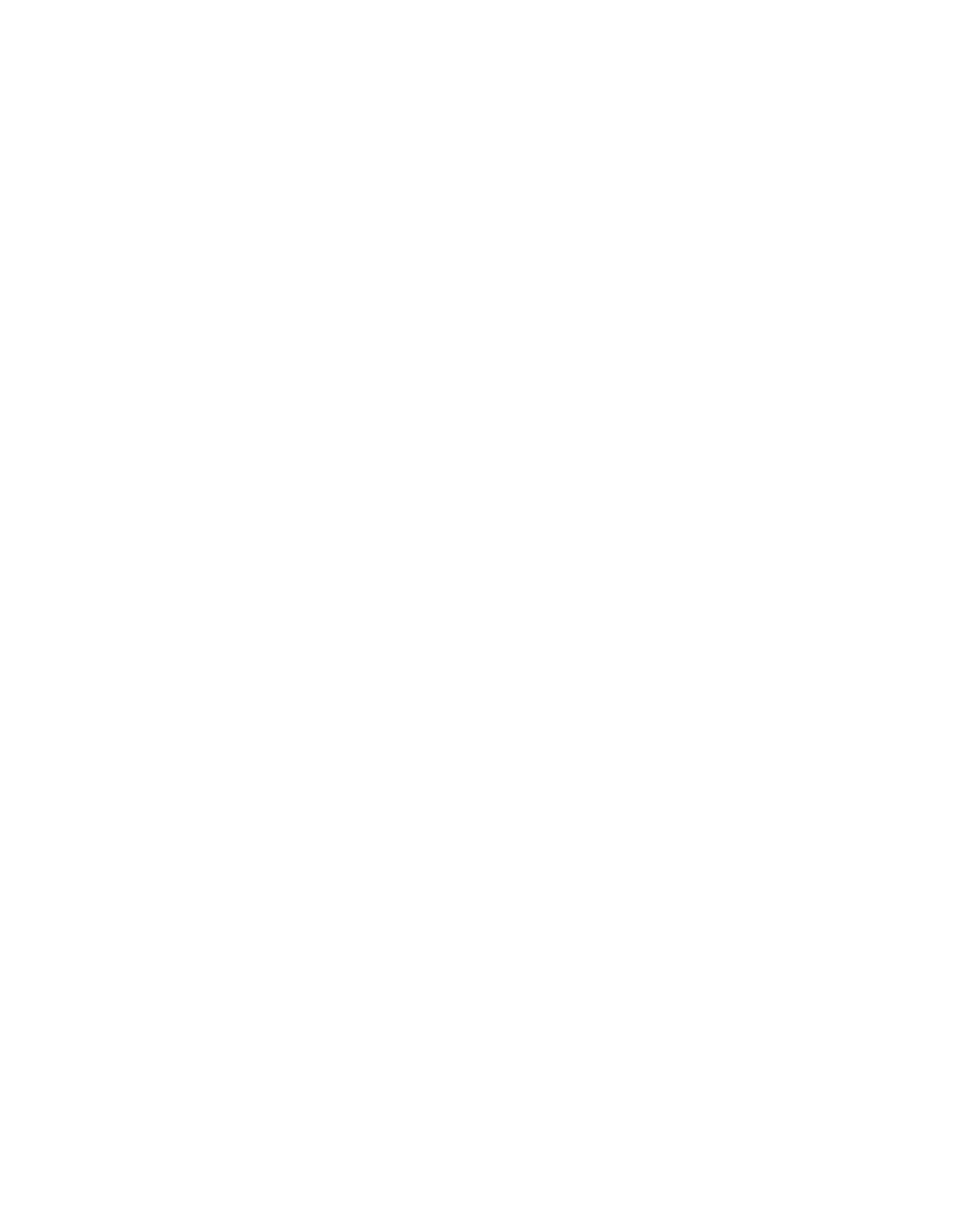# **SECTION 15430**

# **EMERGENCY EYEWASH/SHOWER UNITS**

## **PART 1GENERAL**

# **1.01 SUMMARY**

- A. Section Includes: Emergency shower and eyewash.
- B. Inclusion of a specific manufacturer's name in the Specifications does not mean that the specific manufacturer's standard product will be acceptable. Specified manufacturer's or other manufacturer's standard product shall be modified as required to meet the specifications.
- C. Related Sections/Standard Drawing:
	- 1. Section F Labor and Construction.
	- 2. Section E01430 Maintenance Manual Requirement Section.
	- 3. Section 13422C Flow Field Instruments.
	- 4. Section 15050 Basic Mechanical Materials and Methods.
	- 5. Section 16050 Basic Electrical Materials and Methods.
	- 6. Standard Drawing A-540 Emergency Shower & Eyewash

# **1.02 REFERENCES**

- A. American National Standards Institute (ANSI):
	- 1. Z358.1 Emergency Eyewash And Shower Equipment.
	- 2. Z535.1 Safety Color Code.
- B. NIOSH Schedule 13F.

# **1.03 SUBMITTALS**

- A. Shop Drawings.
- B. Product Data:
	- 1. Submit manufacturer's product literature information for products specified.
	- 2. Manufacturer's Installation Instructions.
- C. Operation and Maintenance Data.
- D. Warranty.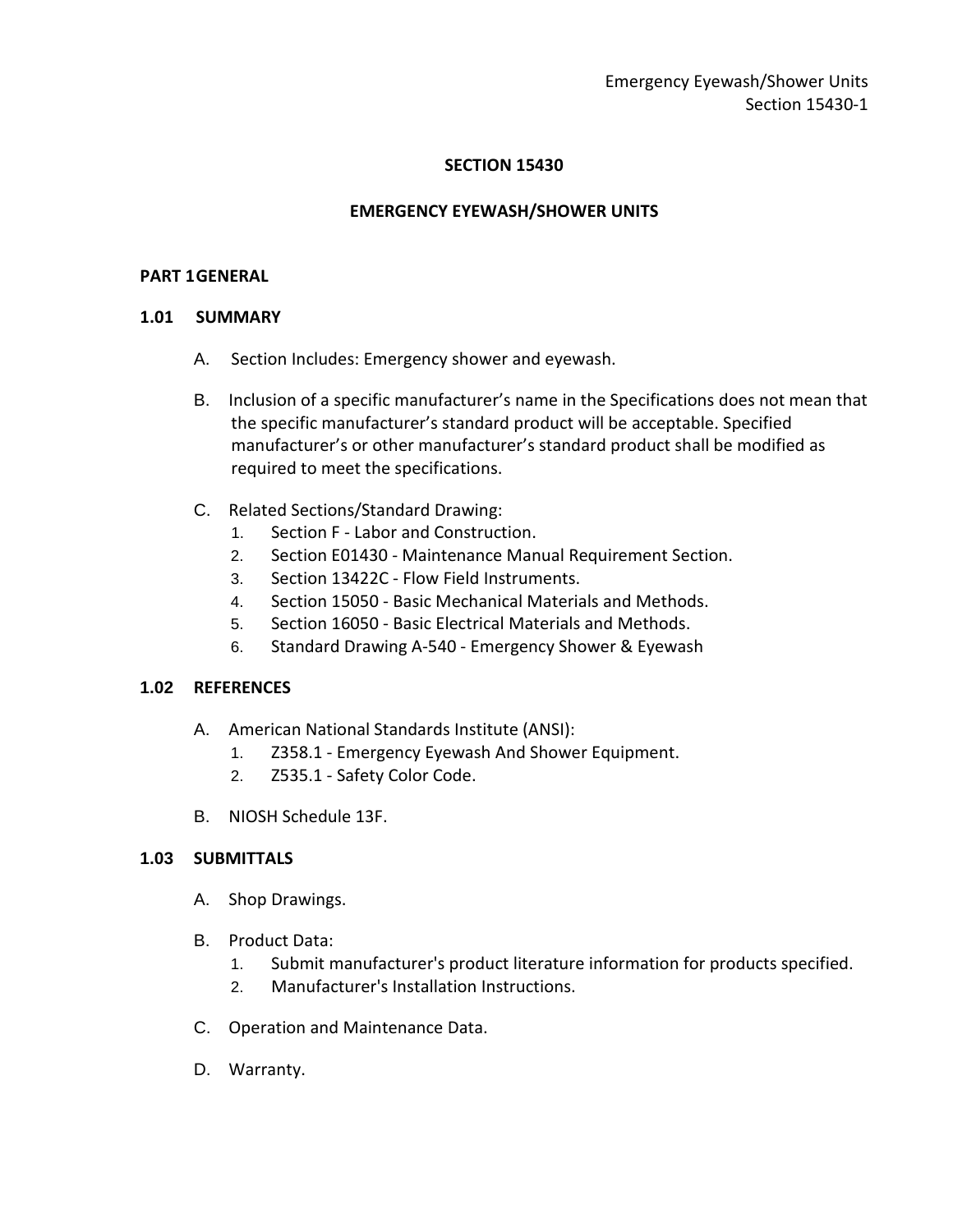#### **1.04 QUALITY ASSURANCE**

- A. Manufacturer Qualifications: Show evidence that the firm has been engaged in producing such materials and products for at least 5 years and that the product submitted has a satisfactory performance record of at least 5 years.
- B. Installer Qualifications: Installer shall have 3 years experience in installing these materials for similar projects and shall be approved by the manufacturer prior to bidding of the project.
- C. Regulatory Requirements:
	- 1. As applicable, equipment of this Section shall comply with requirements of public agencies of the state where the project is located including OSHA, Cal-OSHA, Underwriters Laboratories, NFPA, and ASME.

## **1.05 DELIVERY, STORAGE, AND HANDLING**

- A. Packing and Shipping: Deliver to the job site in manufacturer's original containers.
- B. Delivery: After wet operations in building are completed.
- C. Storage and Protection: Store materials in original, unopened containers in compliance with manufacturer's printed instructions.
- D. Keep materials dry until ready for use. Keep packages of material off the ground, under cover, and away from sweating walls and other damp surfaces.
- E. Protect finished surfaces from soiling and damage during handling and installation. Keep covered with a protective covering.

## **PART 2 PRODUCTS**

## **2.01 EMERGENCY SHOWERS AND EYE WASHES**

- A. General Design Requirements:
	- 1. Combination Unit Emergency Shower with Eyewash or Eye/Face Wash:
		- a. Floor mounted fixture consisting of pipe standard, shower head assembly, and eyewash assembly.
		- b. Provide stanchion and floor flange, with interconnecting piping.
	- 2. Shower Head Flow: 20.0 GPM.
	- 3. Eyewash or Eye/Face Wash Flow: 1.2 GPM flow, minimum.
	- 4. Provide with manufacturer's standard corrosive resistive coating for steel pipe standards.
	- 5. Meet or exceed all requirements of ANSI Z358.1.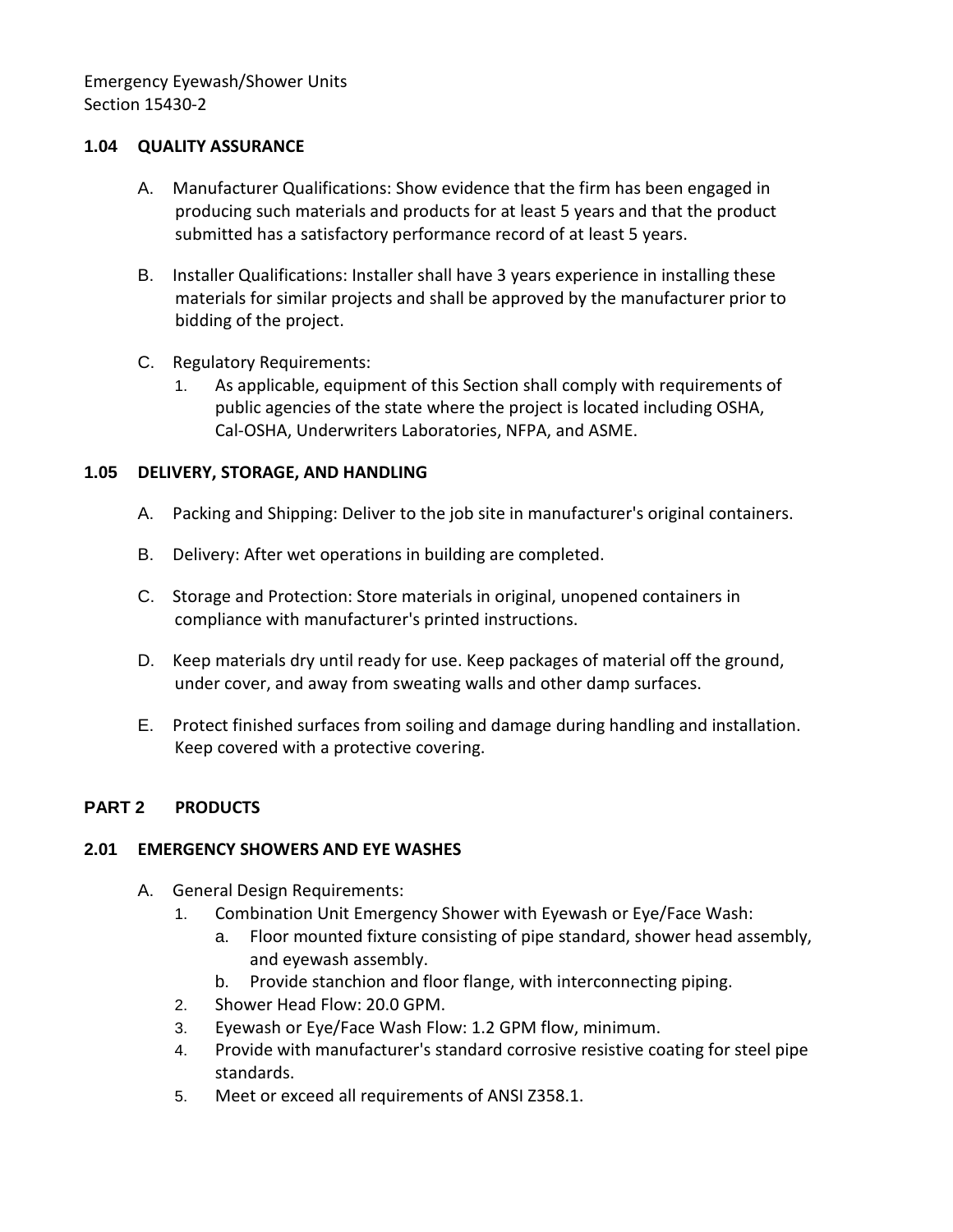- 6. Provide ANSI compliant identification sign and markings.
- 7. Provide dielectric coupling/bushing between dissimilar metals.
- B. Stainless Steel Combination Unit Emergency Shower and Eye/Face Wash:
	- 1. Manufacturers: One of the following, no equal:
		- a. HAWS, Model No. 8330.
		- b. Guardian Equipment, Model No. G1996.
		- c. Bradley, Model No. S19-310SSJP.
	- 2. Pipe Standard: 1-1/4 inch stainless steel pipe (304SS) and fittings, with stainless steel rod providing additional support overhead; 5 inch diameter floor flange.
	- 3. Shower Head:
		- a. Material and Size: Stainless steel (304SS), 10 inch diameter, or greater.
		- b. Valve and Actuator: Stay open Type 316 stainless steel ball valve actuated by rigid stainless steel pull rod.
	- 4. Eye/Face Wash:
		- a. Valve and Actuator: Stay open Type 316 stainless steel ball valve with stainless steel ball operated by stainless steel push handle and foot treadle.
		- b. Heads: Stainless steel (304SS) soft-flow eye/face wash type heads, with integral flip top protective dust covers releasing with water pressure.
	- 5. Receptor Bowl: Stainless steel (304SS).
	- 6. In-Line Strainer: Stainless steel strainer for eye/face wash.
- C. Safety Shower Tester:
	- 1. Manufacturers: One of the following or equal:
		- a. Haws, No. 9010.
		- b. Fisher Scientific, No. 14-294-8.
	- 2. Kit includes: 5-gallon plastic bucket, 7-foot long watertight 12-gallon translucent vinyl plastic bag for attaching over drench shower head, and testing record card. Bag shall have drawstring at top and be hemmed at bottom.
- D. Safety Shower Tepid Water Supply System:
	- 1. Manufacturers: One of the following or equal:
		- a. Haws.
	- 2. General Requirements:
		- a. Provide one Tepid Water System for each safety shower unit or group of safety shower units mounted within 100 feet of each other.
		- b. Tepid Water System to provide 20 gpm of water for a period of at least 15 minutes at a delivery temperature of 80 to 85 degrees Fahrenheit.